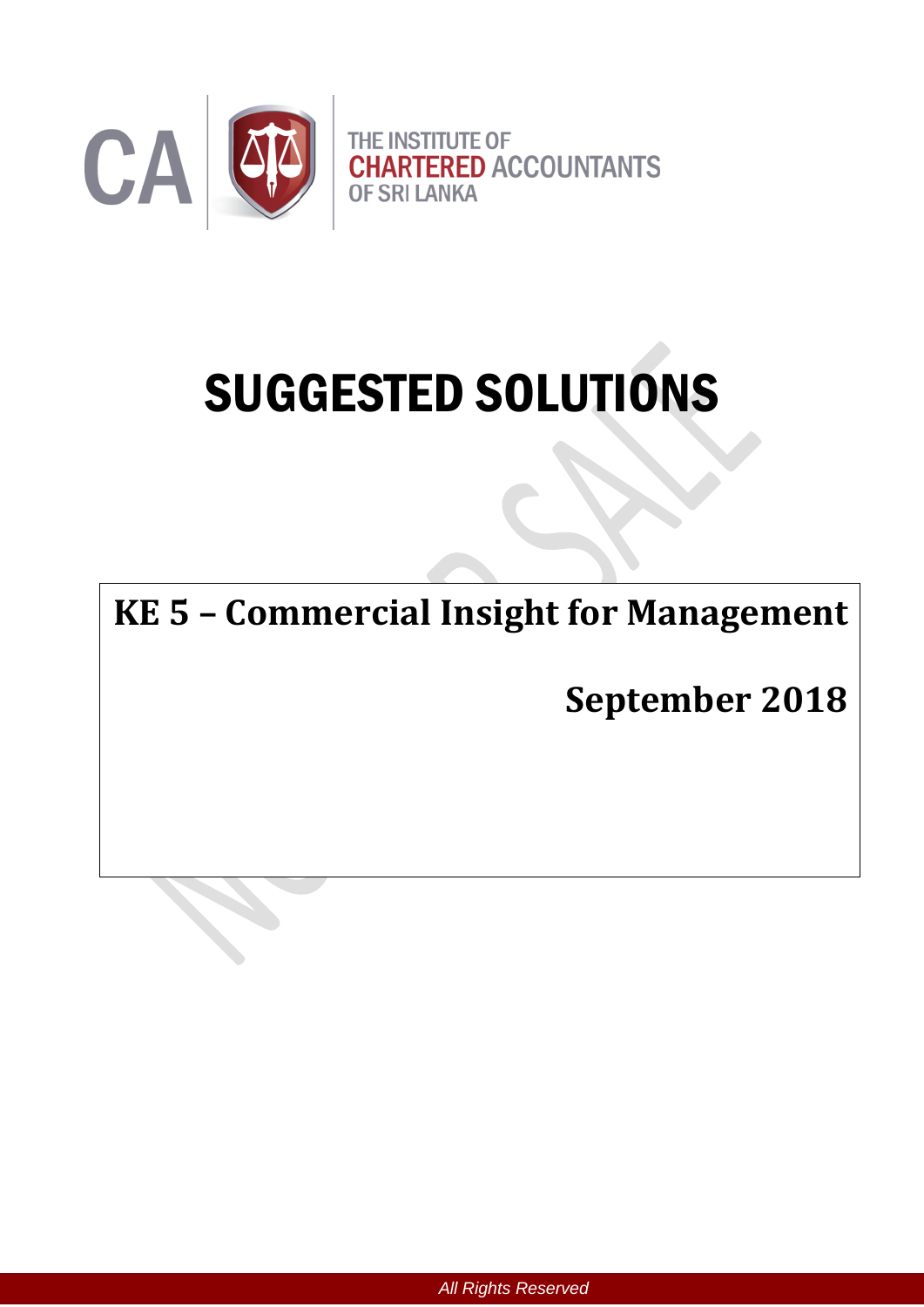# $\mathbf{u}$ ரிவு  $\mathbf{1}$

# விடை 01

1.1

|              | ் கற்கை  வெளிப்பாடு:  5.5 ° |  |
|--------------|-----------------------------|--|
| சரியான விடை: |                             |  |

### 1.2

| கற்கை வெளிப்பா $6:3.1.1$ |  |
|--------------------------|--|
| சரியான விடை : D          |  |

# 1.3

| வெளிப்பாடு :<br>$\cdot$ 3.4.1<br>கற்கை |  |
|----------------------------------------|--|
| சரியான<br>விடை                         |  |

## 1.4

| கற்கை வெளிப்பா $6: 3.6.2$ |  |
|---------------------------|--|
| சரியான விடை : C           |  |

# 1.5

| கற்கை வெளிப்பாடு : $3.10.1$ |  |  |  |
|-----------------------------|--|--|--|
| சரியான விடை : $\bf{D}$      |  |  |  |
|                             |  |  |  |

1.6

| கற்கை  | வெளிப்பாடு<br>- 4.5.ა |  |  |
|--------|-----------------------|--|--|
| சரியான | விடை .<br>A           |  |  |

1.7

| கற்கை<br>4.7<br>வெளிப்பாடு |  |
|----------------------------|--|
| D<br>சரியான<br>ഖിത∟<br>D   |  |
|                            |  |

1.8

| கற்கை<br>வெளிப்பா(ப      | $\sim$<br>$\cdot$ |
|--------------------------|-------------------|
| −<br>சரியான<br>விடை<br>D |                   |

1.9

| கற்கை வெளிப்பாடு: $6.3$ |  |
|-------------------------|--|
| சரியான விடை : C         |  |

## 1.10

கற்கை வெளிப்பாடு  $6.15.1$ rupahd tpil **: D**

# $(2 \times 10 =$  மொத்தம் 20 புள்ளிகள்)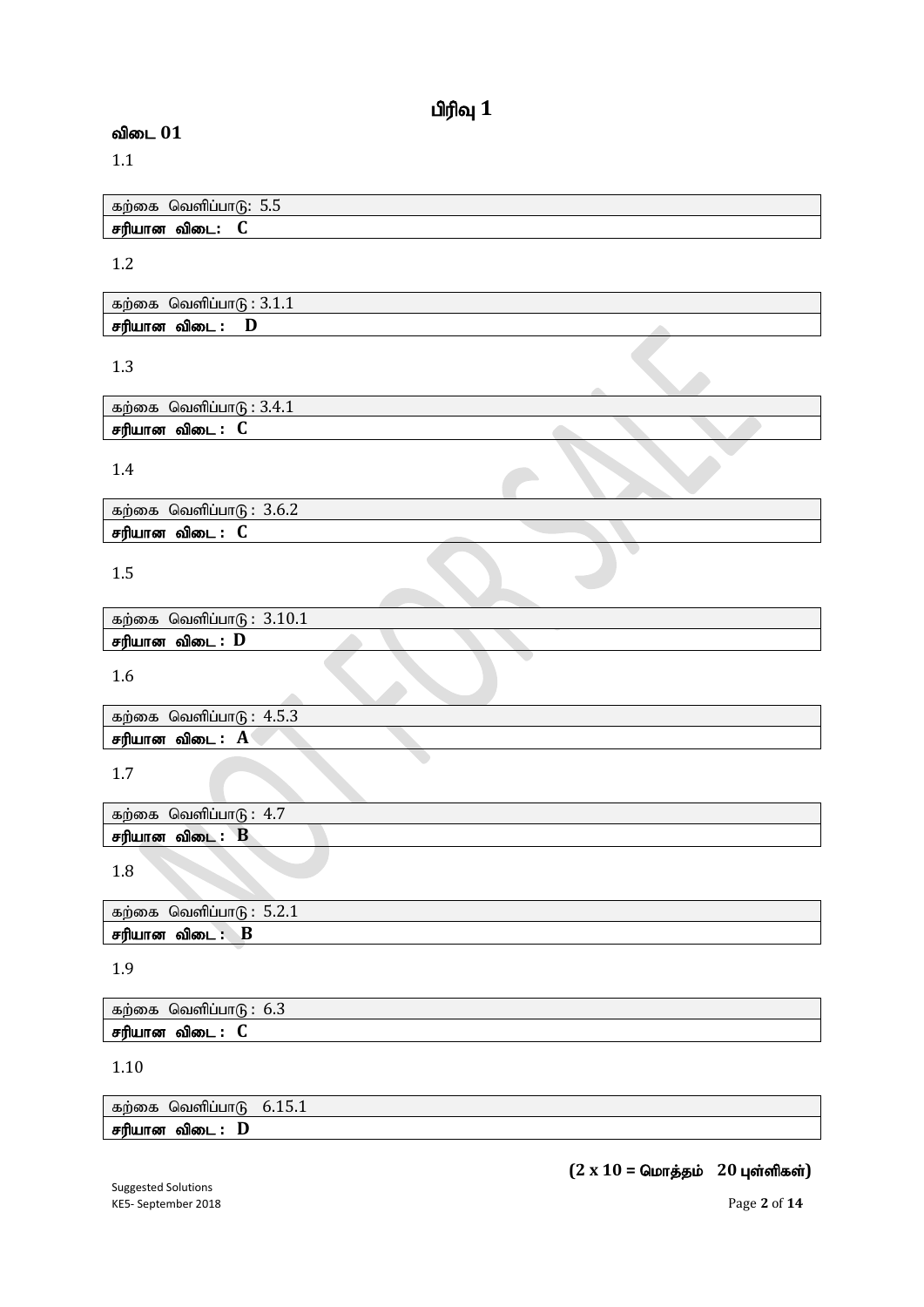#### விடை 02

#### 2.1

கற்கை வெளிப்பா $f$ : 1.4

- வாடிக்கையாளர் கண்ணோட்டம்(customer perspective)
- அக வியாபாரக் கண்ணோட்டம்(internal business perspective)
- புதுக்கண்டுபிடிப்பு மற்றும் கற்கைக் கண்ணோட்டம் (innovation and learning perspective)

#### 2.2

#### கற்கை வெளிப்பா $f<sub>B</sub>$ : 1.5

குறிப்பாக, சிறிய வியாபார அமைப்புக்களில் அனேகமான அல்லது ஏனைய சகல ஊழியா்களும் கொண்டிராத பரந்த அனுபவத்தை கணக்காளா் கொண்டிருக்கக்கூடும். அத்துடன் வியாபார அல்லது நிதி தொடா்புபட்ட தகமையினைக் கொண்டிருக்கக்கூடிய ஒரே நபா அவராகத்தான் இருக்கமுடியும். இதன் கருத்து கணக்காளரின் நிபுணத்துவத்திற்கு அப்பாலும் வியாபார விடயங்கள் தொடா்பில் பொதுவான வழிகாட்டலுக்கு கணக்காளர் அழைக்கப்படக்கூடும். சிலவேளைகளில், ஒரு குறிப்பிட்ட பிரச்சினைக்கு சரியான விடையை எங்கே தேடமுடியும் எனகின்ற எண்ணத்தினை கணக்காளர் கொண்டிருக்கக்கூடும். உதா: மனிதவளம், சந்தைப்படுத்தல், IT, திறைசேரி போன்ற பல வமைப்பாக்கிாங்களை கணக்காளர் கொண்டிருக்கல்.

#### 2.3

|     | கற்கை வெளிப்பா $6:2.9$                                                                                                                                                                                                                                                                                        |
|-----|---------------------------------------------------------------------------------------------------------------------------------------------------------------------------------------------------------------------------------------------------------------------------------------------------------------|
| (a) | கணக்கியல் இலாபம் = விற்பனை வருமானம் - வெளிப்படைக் கிரயங்கள்                                                                                                                                                                                                                                                   |
|     | = விற்பனை வருமானம் – (வெளிப்படைக் கிரயங்கள் + உட்கிடையான<br>பொருளியல் இலாபம்                                                                                                                                                                                                                                  |
|     | கிரயங்கள்)                                                                                                                                                                                                                                                                                                    |
| (b) | உட்கிடையான கிரயம் எனப்படுவது உற்பத்திக் காரணிகளை அடுத்த சிறந்த இலாபகரமான<br>வழியில் பயன்படுத்தாமையினால் இழக்கப்படும் பயன்கள் ஆகும். இந்க் கிரயங்கள்<br>ஏற்கனவே நிகழ்ந்துள்ளபோதிலும், கட்டாயமாக வேறான செலவாக காட்டப்படாத அல்லது<br>அறிக்கையிடப்படாத செலவுகள் ஆகும். இவை சந்தா்ப்பக் கிரயத்தை பிரதிபலிக்கின்றன. |
|     | பொருளியலில் உட்கிடையான கிரயத்தை கருத்தியற்கிரயமெனவும் (notional cost) எனவும்<br>அழைப்பா்.                                                                                                                                                                                                                     |
|     |                                                                                                                                                                                                                                                                                                               |

### 2.4

| கற்கை வெளிப்பாடு: $3.3.2$                                                                                                       |
|---------------------------------------------------------------------------------------------------------------------------------|
| இது வளங்களை மிக இலாபகரமான வழிகளில் தொழிற்படுத்த ஏதுவாகின்றது.                                                                   |
| வாடிக்கையாளருக்கிடையிலான இலாபகரத்தன்மையில் எதிர்பார்க்காத வித்தியாசங்களை<br>இனம்காண உதவுகின்றது.                                |
| மேற்கொள்ளப்படவுள்ள மாற்றங்களின் <b>நிதித்தாக்கத்தினை</b> கணியப்படுத்த உதவும்.                                                   |
| புதிய வாடிக்கையாளரை பெறுவதில் ஏற்படும் கிரயம் மற்றும் நடப்பிலுள்ள வாடிக்கையாளர்<br>தொடர்புபட்ட நன்மைகளை கோடிட்டுக்காட்ட உதவும். |
| பொருள் அபிவிருத்தியா அல்லது சந்தை அபிவிருத்தியா விரும்பக்கூடியது<br>என்பகனை<br>கோடிட்டுக் காட்ட உதவும்.                         |
| வாடிக்கையாளருடன் கலந்தாலோசித்து அவர்களின் சொத்துக்களின் சேவைக்கிரயங்களில்<br>அதிகரிப்பு.                                        |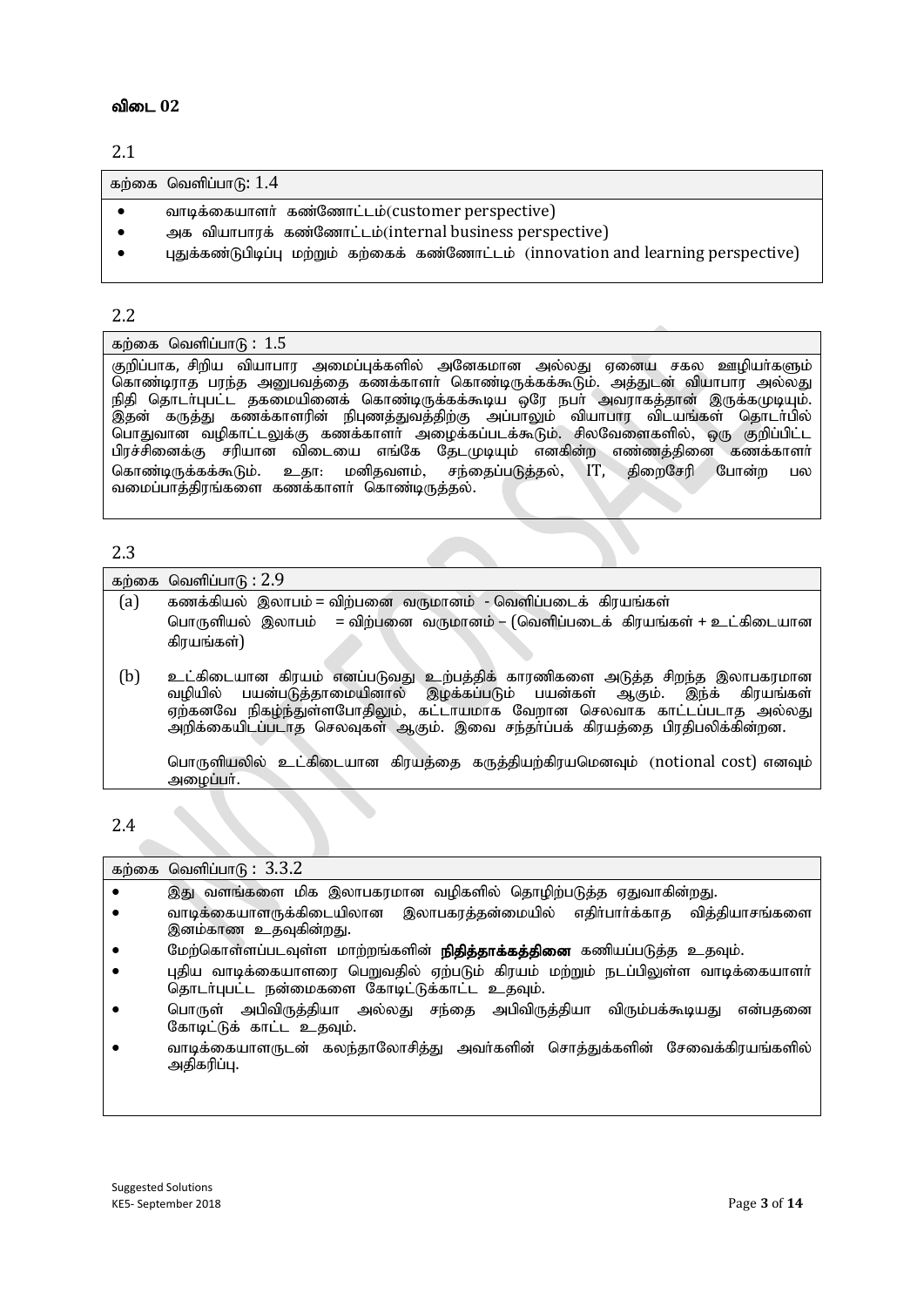2.5

#### கற்கை வெளிப்பா $f<sub>B</sub>$ :  $3.5.1$

ஏனைய விடயங்கள் சமமாக இருந்து, ஒரு பொருளின் விலை மாறும்போது கேள்விக் கணியமானது ,<br>வருமானத் தாக்கம் மற்றும் பிரதியீட்டுத் தாக்கம் ஆகிய இரு காரணங்களால் மாற்றமடைகின்றது. வழமையான பொருட்கள் என்பது விலை வீழ்ச்சியடையும்போது கேள்விக் கணியத்தில் நேரான தாக்கத்தினைக் கொண்ட பொருட்கள் ஆகும்.

பிரதியீட்டுத்தாக்கம்: பண்டம் ஒன்றின் விலை வீழ்ச்சி அடையும்போது ஒரே தேவையை நிறைவு ்.<br>செய்யும் குறிப்பிட்ட ஒரு பொருள் ஏனைய பொருட்களிலும் பார்க்க மலிவாகக் கிடைக்கின்றது. எனவே, விலைகூடிய பொருளை நுகருகின்ற ஏனையோர் மலிவான பொருளை நோக்கி நகருவர்.

வருமானத் தாக்கம்: பொருளொன்றின் விலை குறைவடையும்போது, அவர்களின் உண்மையான வருமானம் (real income) அகிகரிப்பகனால், நுகர்வோர் சிறப்பாக இருப்பதனை உணர்வர், ஆகன் காரணமாக நுகா்வு அதிகரிக்கின்றது.

#### 2.6

|  | கற்கை வெளிப்பா $6: 5.1.1$ |  |
|--|---------------------------|--|
|--|---------------------------|--|

- தனிப் பயன்பாட்டுத் திட்டங்கள் (Single -use plans) : ஒரு தனித்துவமான நிலையில் அல்லது .<br>ஒரு குறிப்பிட்ட நிகழ்வில் கவனம் செலுத்தும் திட்டங்கள். இந்த திட்டங்கள் மீளநிகழ்வது .<br>சாத்தியமற்றது. உதா: (1) குறிப்பிட்ட செயற்திட்டத்திற்கான திட்டம், (2) குறிப்பிட்ட தனியான நிதிக்காலம் ஒன்றிற்கான பாதீடு
- நிலையியற் திட்டங்கள் (Standing plans) : மீளவும் நிகழும் நிலைகளுக்கு அல்லது அகத் njhopw;ghLfs; nrt;tNd eilngWtij cWjpg;gLj;Jk ; nghUl;L tbtikf;fg;gl;l ஒட்டுமொத்த கொள்கைகள், விதிமுறைகள் மற்றும் நியதிகளில் கவனம் செலுத்தும் திட்டங்கள்.
- **உறுமுரிமைத் திட்டங்கள் (Contingency plans)**: சில குறிப்பிட்ட நிகழ்வு நடைபெறும்போது நடைமுறைப்படுத்துவதற்காக முன்னதாகவே தயாரிக்கப்பட்ட திட்டங்கள். அனேகமாக இந்த .<br>நிகழ்வுகள் பாதகமான நிகழ்வுகளாகவே இருக்கும். உதா: பேரழிவிலிருந்து மீளுகைத் திட்டம்.

#### 2.7

|     | கற்கை வெளிப்பாடு : $6.4$                                                                                                                                                                                                                                                                                                                               |
|-----|--------------------------------------------------------------------------------------------------------------------------------------------------------------------------------------------------------------------------------------------------------------------------------------------------------------------------------------------------------|
| (a) | குறையியல்வலு (Undercapacity)<br>குறையியல்வலு என்பது உற்பத்தி செய்யக்கூடிய அளவிலும்பாா்க்க அதிகமான உற்பத்திக்<br>கேள்வி ஏற்படுதலாகும். அதாவது, ஒரு குறிப்பிட்ட தொழிற்துறையிலுள்ள கம்பனிகள்<br>வாடிக்கையாளா் வாங்கும் அல்லது வாங்குவதற்கு எதிா்பாா்க்கும் உற்பத்திப் பொருட்களின்<br>அளவிலும் பார்க்க குறைந்தளவு பொருட்களை உற்பத்தி செய்து வழங்குதலாகும். |
| (b) | சேவைத் தொழிற்துறையைப் பொறுத்தமட்டில், குறைந்த இயல்வலு மெதுவான அல்லது<br>குறைவான வசதிகளைக் கொண்ட சேவையினை விளைவிப்பதுடன், வாடிக்கையாளர் திருப்தி<br>மட்டம் மற்றும் வாடிக்கையாளரை தக்கவைத்தல் வீழ்ச்சியடையும்.                                                                                                                                           |
|     | தரவேற்றல் (Loading)<br>ஒழுங்கு நிரற்படுத்தல் (Sequencing)<br>அட்டவணைப்படுத்தல ;(Scheduling)<br>கண்காணித்தலும் கட்டுப்படுத்தலும். (Monitoring and controlling)                                                                                                                                                                                          |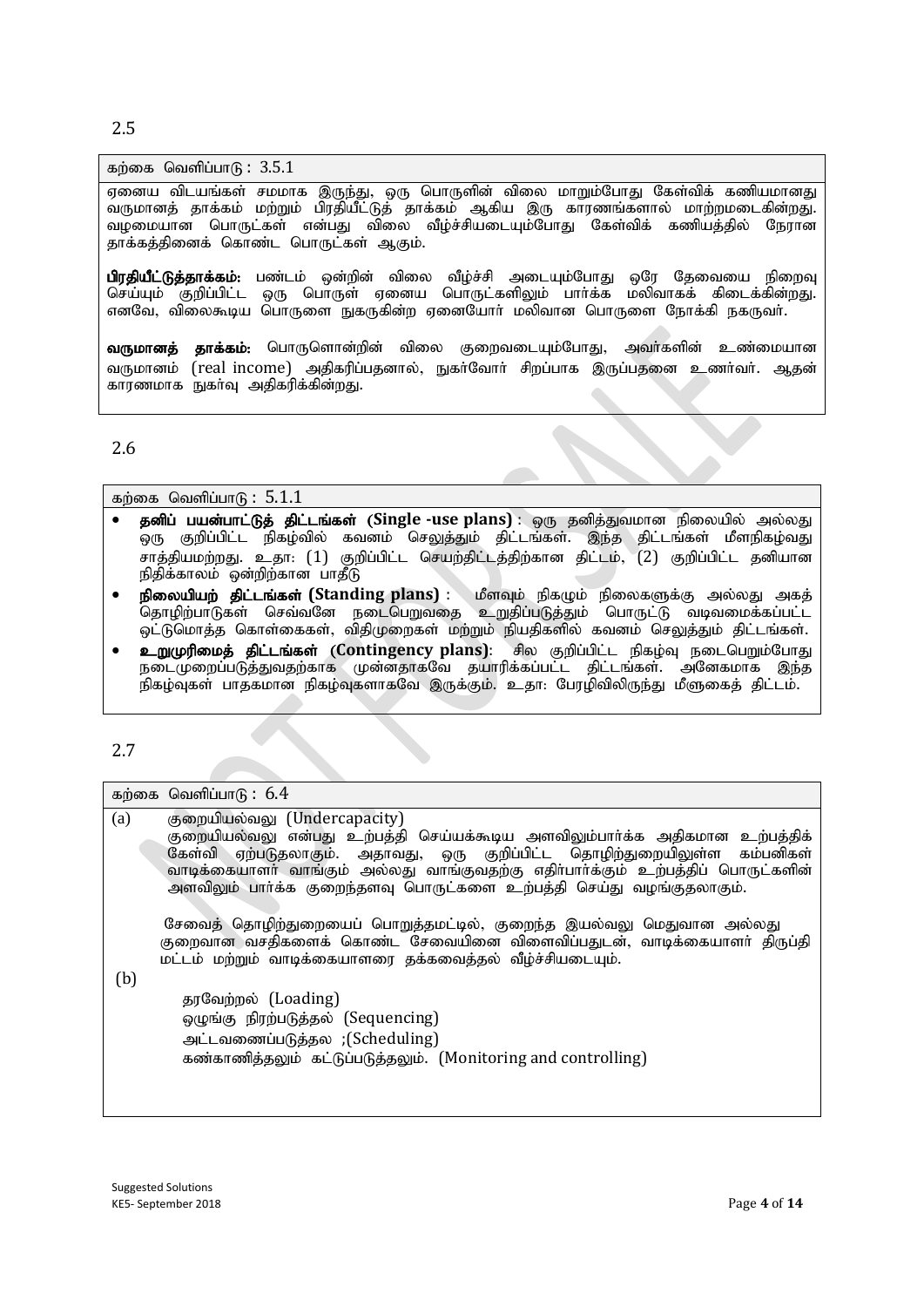2.8

சராசரி உற்பத்தி<del>.</del> சராசரி உற்பத்தி என்பது மொத்த உற்பத்தியை உற்பத்திக் காரணியின் அலகுகளின் எண்ணிக்கையால் பிரிக்க வருவதாகும். உற்பத்திக் காரணியின் உள்ளீடு அதிகரிக்கும்போது சராசரி உற்பத்தி மாறுபடுதல் சாத்தியம்.

எல்லை உற்பத்தி: எல்லை உற்பத்தி என்பது, காரணி உள்ளீட்டில் ஒரு அலகு மாறும் போது மொத்த உற்பத்தியில் ஏற்படும் மாற்றமாகும்.



#### 2.9

#### கற்கை வெளிப்பா $\mathfrak{g}: 5.4$

...<br>தலைமைத்துவதற்கான உறுமுரிமை அணுகுமுறையானது விளைதிறனான தலைமைத்துவம் பல மாறிகள் மற்றும் உறுமுரிமைக் காரணிகளில் தங்கியுள்ளதாக கருதுகின்றது. சகல நிலைகளுக்கும் பொருந்தக்கூடியதாக தலைமைத்துவத்திற்கு <u>ஒரு சரியான வழி</u> இருப்பதில்லை. ஒரு முகாமையாளா் தலைவராக இருந்து தமக்குக் கீழுள்ள வேலைக் குழுக்களில் தலையீடு செய்வதற்கான இயலுமை குறிப்பிட்ட சந்தர்ப்பத்தில் தங்கியுள்ளதுடன், சந்தர்ப்பங்களுக்கு ஏற்ப மாறுபடும். (அதனால்தான் ஜிலன் 'ஒரு தலைமைத்துவப் பாங்கினை மாத்திரம் பயன்படுத்துவதை, நின்றுபோன கடிகாரத்திற்கு ஒப்பிட்டார். அது ஒரு நாளில் இரு தடவைகள் மாத்திரம் சரியாக இருக்கும்.) எனவே, தலைவர்கள் சந்தாப்ப புறநிலைகளைப் பொறுத்து, வேறுபட்ட நிலைகளில் வெவ்வேறு வழிகளில் தமது அணிகளுடன் இடைத்தாக்கம் கொள்ளவேண்டி இருக்கும். இதனைத்தான் ஜிலன் தமது உரையில் குறிப்பிட்டிருந்தார்.

2.10

|  | கற்கை வெளிப்பாடு : 6.16 மாற்ற முகாமை அடிப்படைகள் |  |  |  |  |
|--|--------------------------------------------------|--|--|--|--|
|--|--------------------------------------------------|--|--|--|--|

- தடைகளின் பலத்தை குறைத்து மதிப்பிடல்.
- அனுகூலமான பலத்தை ஊக்குவிக்கத் தவறுதல்
- தடைக்கான மூலக் காரணங்களை இல்லாதொழிக்கத் தவறுதல்
- முகாமை தமது கவனத்தை விரைவாக வேறு விடயங்களுக்கு நகர்த்துதல்.
- நடைமுறைப்படுக்கலை உறுகிபடுக்கக் கவறுகல்.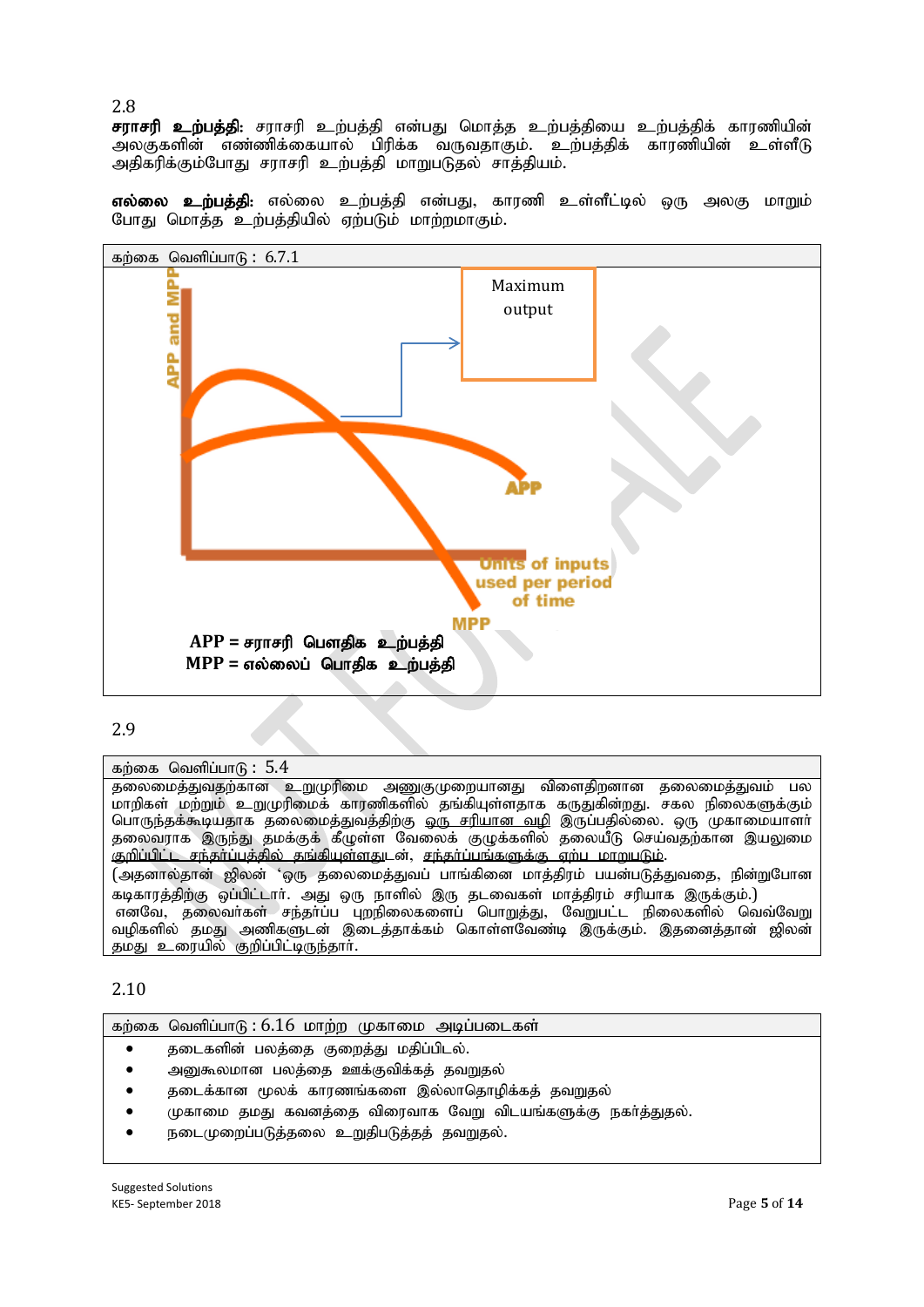# பிரிவு 02

#### விடை 03

# (a)

கற்கை வெளிப்பா $f<sub>B</sub>$ : 6.11

- (a) (i) நீடிக்கப்பட்ட சந்தைப்படுத்தற் கலவையின் (Extended Marketing Mix) மேலதிக 3  $P$ க்கள்.
	- மக்கள; (People)
	- செயன்முறைகள் (Processes)
	- பௌதிகசான்று (Physical evidence)

(ii)

- ஒரு வர்த்தக வங்கியில் போன்று, சந்தைப்படுத்தற் சேவையில் ஊழியர்களின்<br>பங்களிப்ப வகிபங்கு முக்கியமாகின்றது. அதற்குக் காரணம் சேவையினை பங்களிப்பு வகிபங்கு முக்கியமாகின்றது. சேவைவழங்னரில் இருந்து பிரிக்க முடியாதமையாகும். குறிப்பாக வாடிக்கையாளர் அக்கறை மற்றும் பொதுமக்கள் தொடர்புகள் போன்றவற்றிற்கு நன்கு பயிற்றப்பட்ட முன்வரிசை அலுவலக ஊழியா தொழிற்படுத்தப்படுகின்றனா்.
- வங்கியொன்றில் வினைத்திறனான கடன் செயன்முறைப்படுத்தல் (Loan Processing) வாடிக்கையாளர் திருப்தியை அதிகரிப்பது மட்டுமல்லாமல் கடன் வழங்கைக்கு எடுக்கும் நேரத்தினை குறைக்கின்றது.
- பௌதிக சான்றும் வாடிக்கையாளரின் அனுபவம் பற்றியதாகும். ஒரு வாடிக்கையளா் வங்கியுடன் கொடுக்கல் வாங்கல்களில் முதற்தடவையாக ஈடுபடும்போது, அவர்கள் பொருட்கள், சேவைகள் பற்றி தெரிந்திருக்கமாட்டார். எனவே, வாடிக்கையாளர்கள் நம்பிக்கையை மேம்படுத்தும்பொருட்டு அவா்களுக்கு பௌதிக சான்றுகள் வமங்கி துண்டுப் பிரசுரங்களை வழக்கமாகும்.
- (b) 4C சந்தைப்படுத்தல் மாதிரியானது, 1990 ஆம் ஆண்டில் றொபோ்ட் F லோற்றா்போா்ன் (Robert F. Lauterborn) என்பவரால் விருத்திசெய்யப்பட்டது. இது 4P மாதிரியின் ஒரு திருத்தமாகும். சந்தைப்படுத்தல் புத்தக எழுத்தாளர்கள் 4C சந்தைப்படுத்தல் மாதிரியை வாடிக்கையாளரில் கவனம் செலுத்தும் C க்கு சமமான 4C க்களாக விபரிக்கின்றனர்.
	- <u>கிரயம்</u> வாடிக்கையாளா் பணத்திற்கான பெறுமதியை எவ்வாறு புரிந்துகொள்வா் என கவனத்திற் கொள்கின்றது. ஒரு பொருளை கொள்வனவு செய்யும்போது ஏற்படும் செலவானது விலை மட்டுமல்ல. மனச்சாட்சி அல்லது சந்தர்ப்பக் கிரயமும் பொருளின் சொத்துரிமைக் கிரயமாகும்.
	- <u>தெரிவு</u> வாடிக்கையாளர்கள் எவ்வாறு தெரிவினை மேற்கொள்கின்றனர் என்பதனை கவனத்திற் கொள்கின்றது. ஒரு கம்பனி நுகா்வோருக்கு தேவைப்படும் பொருட்களை மாத்திரம் விற்பனைசெய்தல் வேண்டும். எனவே, சந்தைப்படுத்துனரும் ஆராச்சியாளரும் நுகா்வோா் தேவைகள் மற்றும் விருப்பங்களை கவனமாக ஆராய்தல் வேண்டும்.
	- தொடர்பாடல் வாடிக்கையாளருடன் சம்பாஷணை. அவர்களின் தீர்மானம் எடுத்தலை தெரிவித்து ஆதரவு வழங்குதல் வேண்டும். தொடர்பாடலானது, ஒத்துழைப்பு ஆகும். சந்தைப்படுத்துனர்கள் வாடிக்கையாளர் தேவை மற்றும் விருப்பங்களின் அடிப்படையில் சாத்தியமான வாடிக்கையாளருடன் திறந்த மனத்துடன் கலந்துரையாடவேண்டும்.
	- வசதி (Convenience) வாடிக்கையாளருக்கு வசதியானவற்றை கவனத்திற்கொள்ளல். பொருட்கள் நுவாவோருக்கு தயாாநிலையில், தேவையானபோது கிடைத்தல் வேண்டும். சந்தைப்படுக்குனர்கள் பல கட்பலனான பகிர்வ நிலையங்களில் கந்திரோபாய ரீகியாக காட்சிப்படுத்த வேண்டும்.

(c)

- கிரயம் கிரயம் விலைமீது மிக முக்கியமான செல்லாக்கு செலுத்தும் காரணியாகும். பல அமைப்புக்கள் விலையினை எளிய கிரயத்துடன் இலாபத்தை கூட்டி நிர்ணயிப்பா்.
- போட்டி போட்டி மட்டமானது, விலையில் முக்கிய செல்வாக்கு செலுத்துகின்றது. சில சந்தைக் கட்டமைப்புக்களில் விலைப்போட்டிகள் கார்டெல்ஸ் (cartels) மற்றும் முறையற்ற உடன்படிக்கைகள் மூலம் தவிர்க்கப்படும். கடுமையான போட்டி விலைப் போருக்கு வழிவகுக்கும்.
- வாடிக்கையாளர்கள் நிறுவனமொன்று அதன் விலையிடற் தந்திரோபாயத்தை கேள்வி நெகிழ்ச்சி மட்டத்தினை அடிப்படையாகக் கொண்டு மேற்கொள்ளும். .வலுவான கேள்வி அதிக விலைக்கு வமியமைக்கும்.

Suggested Solutions KE5- September 2018 Page **6** of **14**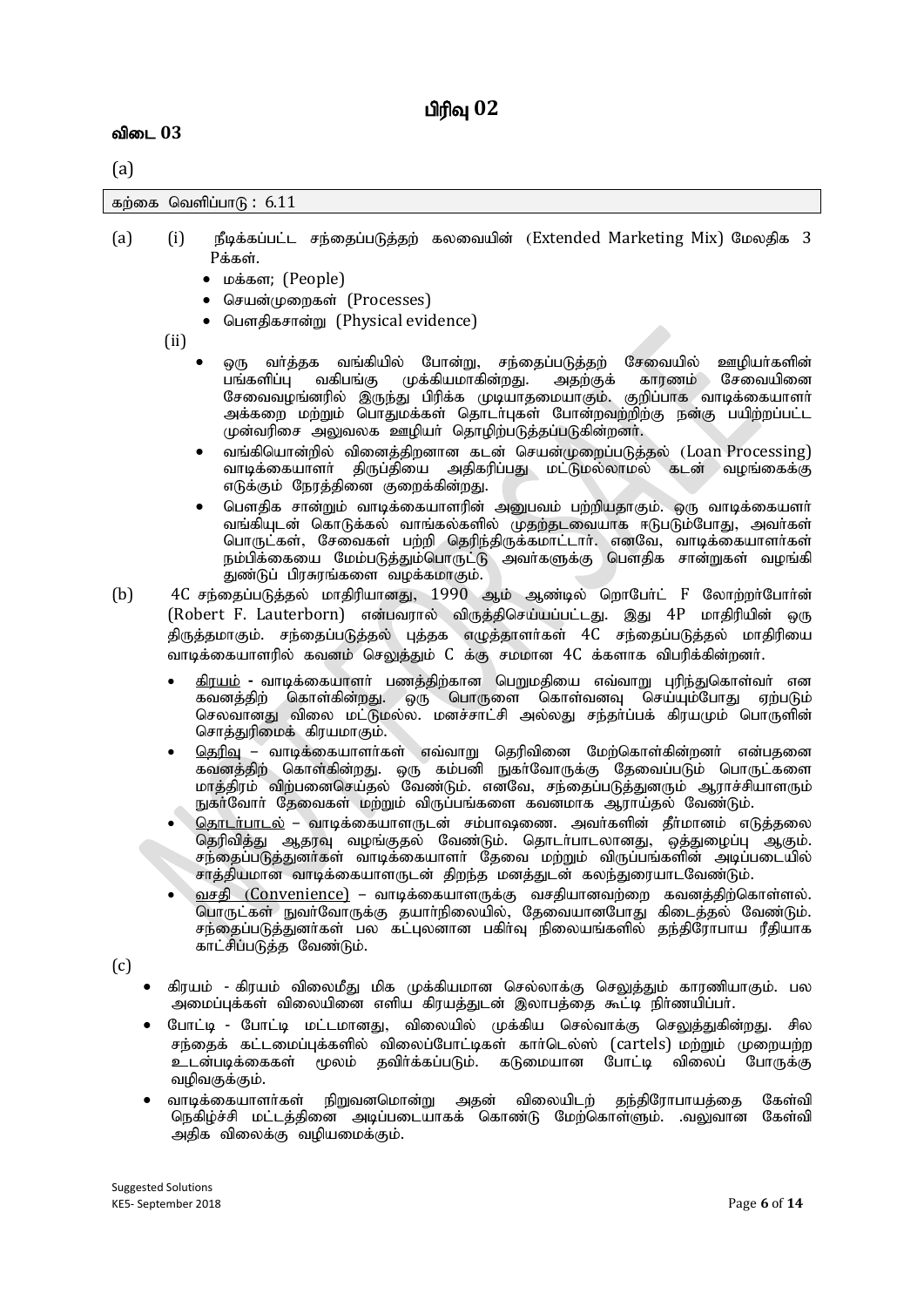#### விடை 04

கற்கை வெளிப்பா $G$ :  $3.7$ 

#### (a)

விலை ரூபா.



(c) "Dead Weight Loss: ஏகஉரிமை விலையிடல் காரணமாக பொருள் அல்லது சேவைக்கான சந்தைச் சமநிலை உத்தமமாக இல்லாதபோது, பொருளாதார வினைத்திறனில் இழப்பு. அரசாங்கத்தினால் விலை உச்சவரம்பு அல்லது வரிகள் /மானியங்கள் விதிக்கப்படும்.



```
KE5- September 2018 Page 7 of 14
```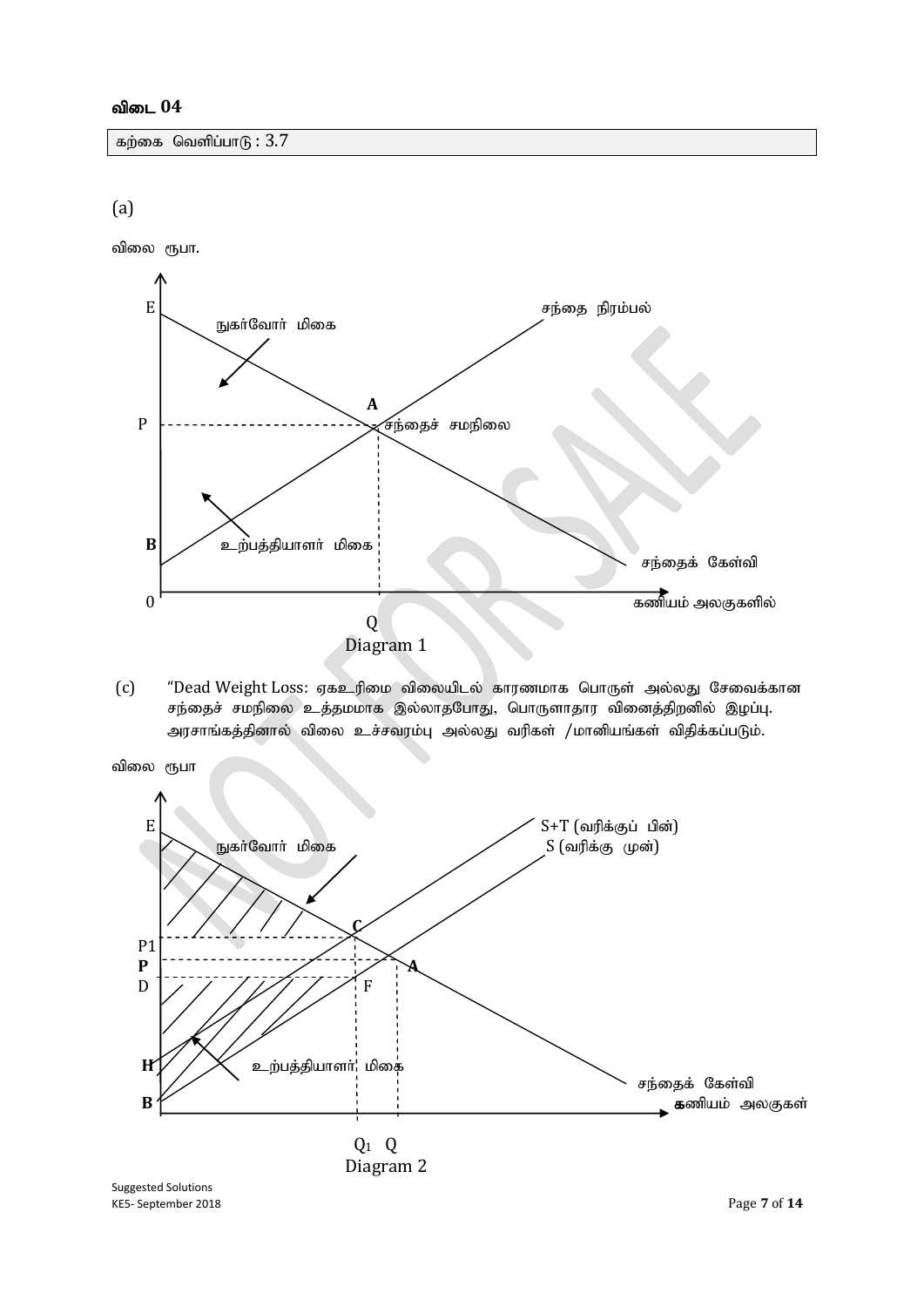விற்பனை செய்யப்படும் ஒவ்வொரு அலகிற்கும் விற்பனை வரி விதிக்கப்பட்ட பின்னா் புதிதாக நிர்ணயிக்கப்பட்ட சந்தை விலையின் கீழ் சந்தையில் பொருளுக்கான கேள்விக் கணியம் வீழ்ச்சி அடையும்.

வரி விதிக்கப்பட்ட பின்னா் அரசாங்கம் உழகை்கும் வருமானம் காரணமாக வரைபடம் II இல் காட்டியவாறு நுகர்வோர் மிகை மற்றும் உற்பத்தியாளர் மிகை வீழ்ச்சியடையும். அதன்படி, நுகர்வோர் தமது நுகர்வோர் மிகையில் பகுதியை இழப்பதுடன், உற்பத்தியாளர் தமது மிகையில் ஒரு பகுதியை இழப்பர்.

விற்பனை வரிக்கு முன்னா் நுகா்வோா் மிகை PAE பரப்பினாலும் விற்பனை வரிக்குப் பின்னர்  $P_1$ CE பரப்பினாலும் காட்டப்பட்டுள்ளது. நுகர்வோர் மிகையில் இழப்பு  $PP_1CA$  இனால் காட்டப்பட்டுள்ளது.

விற்பனை வரிக்கு முன்னர் உற்பத்தியாளர் மிகை PAB பரப்பினாலும், விற்பனை வரிக்குப் பின்னர் அது P<sub>1</sub>CH பரப்பினாலும் காட்டப்பட்டுள்ளது.இது DFB பரப்பிற்கு சமமாகும். உற்பத்தியாளர் மிகையில் இழப்பு PAFD பரப்பினால் காட்டப்பட்டுள்ளது.

அரசாங்கத்தினால் உழகை்கப்பட்ட வருமானம்  $P_1$ CFD இனால் காட்டப்பட்டுள்ளது.

(c) ghupa ,og;G vd;gJ> Vfcupik tpiyaply;> tpiy cr;rtuk;G> my;yJ murhq;fk; வரிகள் / மானியங்கள் விதிப்பதன் காரணமாக ஒரு உற்பத்திப் பொருளின் சந்தைச் சமநிலை உக்கமமானகாக (Optimal) இல்லாகபோகு பொருளாகாா வினைக்கிறன் இழப்பாகும்.

வரைபடம் II இன்படி:

நுகர்வோர் மிகையில் இழப்பானது  $PP_1CA$  பரப்பினால் காட்டப்பட்டுள்ளது. உற்பத்தியாளர் மிகையில் இழப்பானது PAFD பரப்பினால் காட்டப்பட்டுள்ளது. எனவே, நுகர்வோர் மற்றும் உற்பத்தியாளர் ஆகியோரின் மொத்த இழப்பு =  $P_1\mathsf{CAFD}$ 

அரசாங்கம் உழைத்த வருமானம்  $P_1$ CFD. எனவே, CAFபரப்பானது, நுகர்வோர் மற்றும் உற்பத்தியாளரால் இழக்கப்பட்ட பகுதியாகும். இது எந்தவொரு பகுதிக்கும் இலாபமாக அமையாது.

அதன்படி, பாரிய இழப்பானது, வரைபடம் II இல் CAF பகுதியால் காட்டியவாறு இழக்கப்பட்ட பொருளியற் நலன் இழப்பாகும். அதாவது, விற்பனை வரி விதிக்கப்பட்டதன் காரணமாக<br>ஏற்படாத வியாபார இழப்பாகும்.<br>**(மொத்தம் 10 புள்ளிகள்)**<br>**(மொத்தம் 10 புள்ளிகள்)** ஏற்படாத வியாபார இழப்பாகும்.

 $($ மொத்தம் 10 புள்ளிகள்)

;.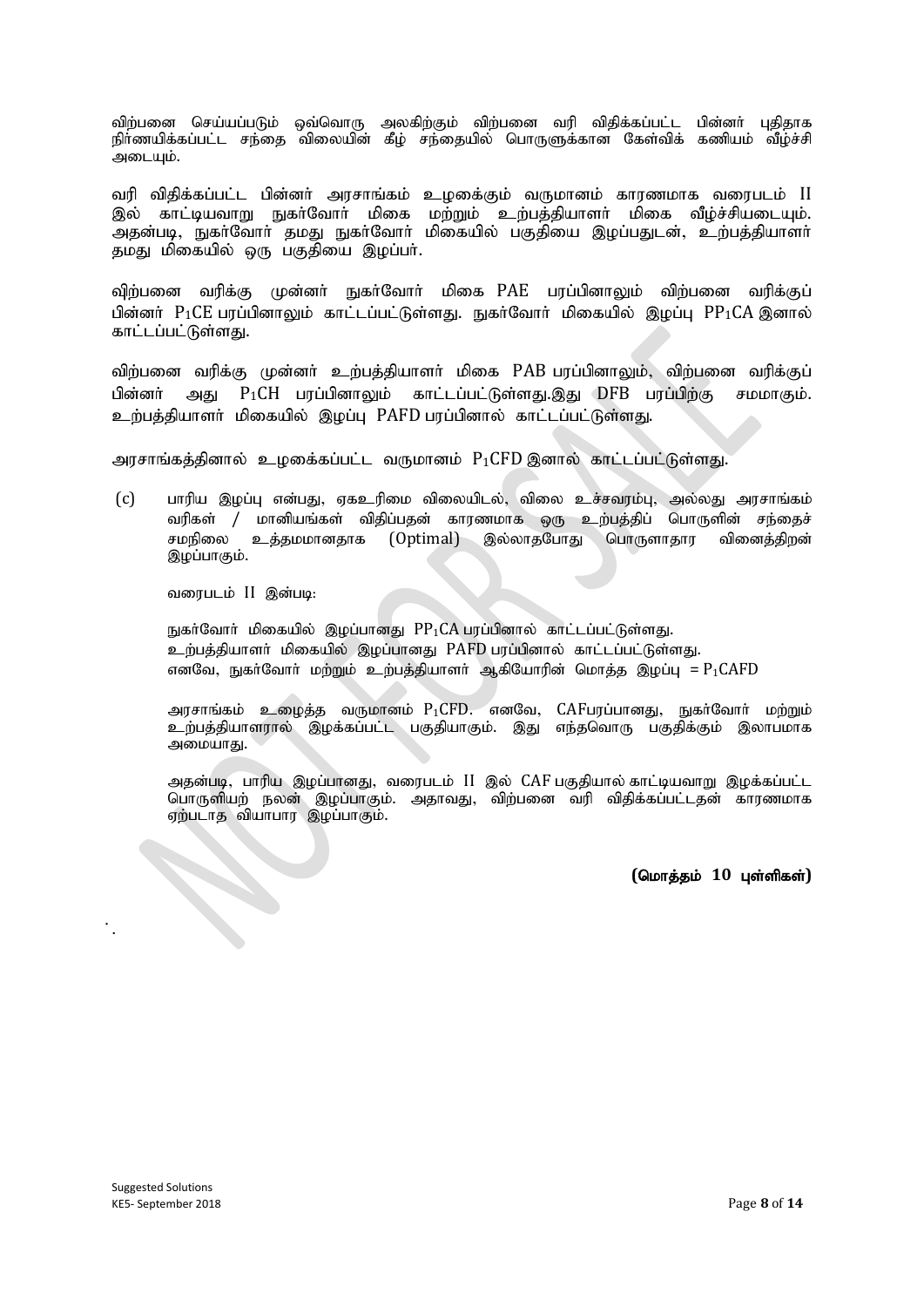கற்கை வெளிப்பா $f<sub>B</sub>: 2.4/2.5$ 

 $(a)$ 

- நபா்களுக்கு இடையிலான (Interpersonal) முகாமையாளரின் முறைசாா் அதிகாரம் அல்லது தகுதி நிலையின் அடிப்படையில். அவர் முக்கிய நபர் / தலைவர் ஒருங்கிணைப்பவா் எனும் வழிகளில் இந்த வகிபங்கினை மேற்கொள்வாா்.
- தகவல் ரீதியான (Informational) மேல்நோக்கிய மற்றும் கீழ்நோக்கிய ஊடகங்கள் மற்றும் .<br>பல வெளிவாரி ஒப்பந்தங்களுடன் முகாமையாளரின் கையடைகையின் அடிப்படையில். அவா் ிர்க வகிபாக்கிாக்கினை கண்காணிப்பாளர் / தகவல் தெரிவிப்பவர் / பரப்புரைஞர் என்ற ரீதியில் மேற்கொள்வார்.
- தீர்மானம் சார்ந்த (Decisional) மொத்தப் பிரிவினதும் வேலைகள் தொடர்பில் தீர்மானங்கள் .<br>எடுக்க அனுமதிக்கும் முறைசாாந்த அதிகாரம் மற்றும் கையடைகையின் அடிப்படையில். அவா் இந்த வகிபாத்திரத்தினை தொழில் முயற்சியாளராக / வளங்கள் ஒதுக்குனராக / பேரம்பேசுபவராக மேற்கொள்வார்.
- (b)
- கட்டளை ஒருமை (Unity of command)- ஒரு ஊழியர் ஒரு மேலதிகாரியிடமிருந்து<br>மாக்கிாம் கட்டளைகளை பெறுதல் வேண்டும் அல்லது எந்தவொரு கீழ்மட்ட மாத்திரம் கட்டளைகளை பெறுதல் வேண்டும் அல்லது ஊழியரும் ஒன்றிற்கு மேற்பட்ட மேலதிகாரிகளுக்கு அறிக்கையிடக் கூடாது.
- அளவிடைச் சங்கிலி (Scalar chain) மேலதிகாரி மற்றும் ஊழியா்களுக்கு இடையில் தொடர்ச்சியான தொடர்பாடல் பற்றி பேயல் (Fayol) நம்பிக்கை கொண்டவராவாா். பேயல் அளவிடைச் சங்கிலியினை இறுதி அதிகாரத்திலிருந்து கீழ்மட்ட நிலைவரை மேற்பாா்வையாளா்களின் சங்கிலி என பொருள்வரையறை<br>செய்கின்றாா். ஒரு ஊழியா் எந்தவொரு விடயம் தொடா்பிலும் அளவிடைச் செய்கின்றார். ஒரு ஊழியா் எந்தவொரு விடயம் தொடா்பிலும் அளவிடைச்<br>சங்கிலியின் ஊடாக கமகு மேற்பாா்வையாளரை சுகந்கிாமாக ு.<br>கமது மேற்பார்வையாளரை தொடர்புகொள்ளலாம்.
- கூட்டாக வேலைசெய்தல் (Esprit de corps)- அணியாக வேலைசெய்தல் ஒரு நிறுவனத்திற்கு அடிப்படையில் முக்கியமானதாகும். வேலைக் குழுக்கள் மற்றும் விரிவான நேரடியான வாய்மொழிமூலத் தொடர்பாடல் (face-to-face verbal  $comm$ unication) அணியாக வேலை செய்வகனை ஊக்கப்படுக்கும்.

(c)

- வேலையின் உண்மை விஞ்ஞான அபிவிருத்தி. 'இதுவரையில் தொழிலாளிகளின் தலைக்குள் இருந்த சகல அறிவும் முகாமையால் ஒன்றுதிரட்டி பதிவுசெய்யப்பட வேண்டும். நியதியாக மாற்றப்படுவதற்கு, எந்தளவு பெரிதோ, சிறிதோ ஒவ்வொரு தனித்தனி பாடமும் விஞ்ஞானரீதியான புலனாய்வுக்கு ஆளாகும்.
- தொழிலாளரின் விஞ்ஞானமுறைத் தெரிவும், படிமுறை அபிவிருத்தியும்; தொழிலாளர் கவனமாக பயிற்சியளிக்கப்பட்டு அவர்களுக்கு மிகவும் பொருத்தமான தொழிலை வழங்குதல்.
- உயர்ந்தபட்ச உற்பத்தித்திறனை அடைவதற்கு ஏதுவாக வேலையை திட்டமிட்டு, அளவிட்டு, கட்டுப்படுத்த நுட்பங்களை பிரயோகித்தல்.
- $\mu$ காமைக்கும் தொழிலாளர்களுக்கும் இடையில் தொடர்ச்சியான , இறுக்கமான  $\bar{\mathbf{e}}$ த்துழைப்பு காணப்படல். இந்தக் கலையின் மிகவும் முக்கியமான பகுதி தொழில் கருனா மற்றும் நிறுவனத்தின் உள்ளே உள்ளோருக்கு இடையிலான தொடா்பாகும்.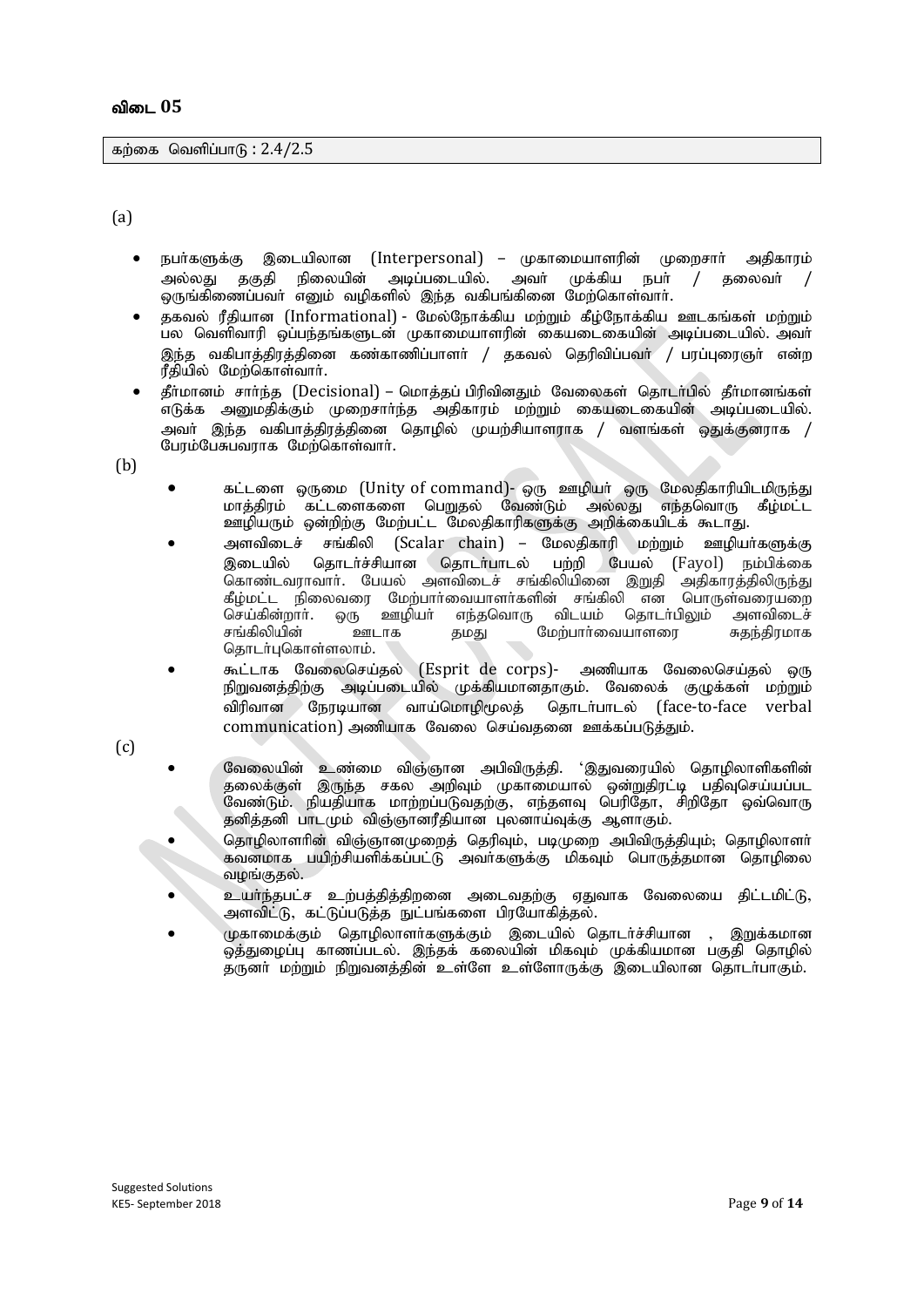கற்கை வெளிப்பா $6: 4.6$ 

(a)

- பொருளாதார வளர்ச்சி மற்றும் தனிநபர் வருமானத்தில் வளர்ச்சி அடைதல்.
- ஸ்திரமான விலைகளை அடைவதற்கு விலைப் பணவீக்கத்தினை கட்டுப்படுத்தல்.
- நிறை கொமில்வாய்ப்பினை அடைகல்
- ஒரு சில வருட காலத்துள் ஏற்றுமதிகள் மற்றும் இறக்குமதிகளுக்கு இடையில் சமநிலை ு ; …<br>அடைதல் அல்லது நாட்டின் சென்மதிநிலுவைக் கணக்குகளுக்கு இடையில் சமநிலையை அடைகல்.

(b)

|   | தீர்மானம்                                    | உரையாடல்                                                                                                                                              |
|---|----------------------------------------------|-------------------------------------------------------------------------------------------------------------------------------------------------------|
|   | (Output)<br>உற்பத்தி<br>இயல்வலு<br>capacity) | கொடைகள் அல்லது வரி<br>முதலீடு செய்வதற்கு<br>ஊக்குவிப்பு                                                                                               |
| 2 | போட்டி                                       | சுவீகரிப்புக்கள் / ஒருங்கிணைப்புக்களை தடைசெய்தல்<br>அல்லது அனுமதித்தல்.<br>போட்டியற்ற நடைமுறைகளை தவிர்த்தல்<br>புதிய வருகையாளருக்கு சந்தைகளை திறத்தல் |
| 3 | ஏகஉரிமைகள் (monopolies)                      | அவற்றை இல்லாது செய்தல், நெறிப்படுத்தல்                                                                                                                |
| 4 | விற்பனைக் கேள்வி (Sales                      | கேள்வியை பாதிக்கும் அரசாங்கக் கொள்கைகள்                                                                                                               |
|   | demand)-                                     |                                                                                                                                                       |

(c)

- $\bullet$  அரசாங்கங்கள் அவற்றின் இறைவரிக்கொள்கைகளை வருட பாதீட்டின்மூலம் நடைமுறைப் படுத்துகின்றன. பாதீடுகள் ஆண்டிற்கு ஒரு தடவை தயாரிக்கப்படுவதால், பொருளாதார கட்டுப்பாடுகளுக்கு அதன் செம்மையாக்கங்களை மேற்கொள்வதற்காக பாதீடுகளுக்கு இடையிலான இறைவரி சாராத நடவடிக்கைகளை அரசாங்கம் பயன்படுத்தவேண்டும்.
- குறைந்த வட்டிவீதக் கொள்கை அல்லது நாணயக் கொள்கை ஊடான எந்தவித கடன்<br>கட்டுப்பாடும் இல்லாமை வங்கிக்கடன் வமங்கலை தாண்டுவதுடன், அது தூண்டுவதுடன், அது பொருளாதாரத்தில் கூட்டுமொத்தக் கேள்வியினை (aggregate demand) அதிகரிக்கச் செய்யும்.
- உயர்ந்த வட்டிவீதங்கள் மற்றும் கண்டிப்பான கடன் கட்டுப்பாடுகள் கடன்படுதலை ஊக்கம் இழக்கச் செய்வதனால், பொருளாதாரத்தில் செலவினங்களை குறைக்கும்.
- கடுமையான கடன் கட்டுப்பாடுகள் கடன்களை வழங்குவகற்கு கடையாக இருப்பதனால், நாட்டடில் கேள்வி வீழ்ச்சியடையச் செய்யும்.
- நாணயக் கொள்கையானது, பணவீக்கம் பற்றிய எதிா்பாா்ப்புக்களை விலைஸ்திரத்தன்மை .<br>மட்டத்தில் நிலைநிறுத்துவதன் மூலம் பேரண்டப் பொருளியல் ஸ்திரத்தன்மையை நன்கு பேண உதவுகின்றது. ஒரு எதிர்கால நோக்குடைய, நடுத்தரக் காலம் சார்ந்த நாணயக் கொள்கை இந்தத் தேவைக்கான சிறந்த சட்டகத்தை வழங்குகின்றது. இறைவரிக் கொள்கைகளும் நடுத்தரகால மற்றும் நீண்டகாலம் சார்ந்தவையாக இருப்பதுடன், குறுங்காலத்தில் சுய இயக்கஸ்திரப்படுதிகளில் அதிகளவில் தங்கியிருக்கும்.

 $($ மொத்தம் : 10 புள்ளிகள்)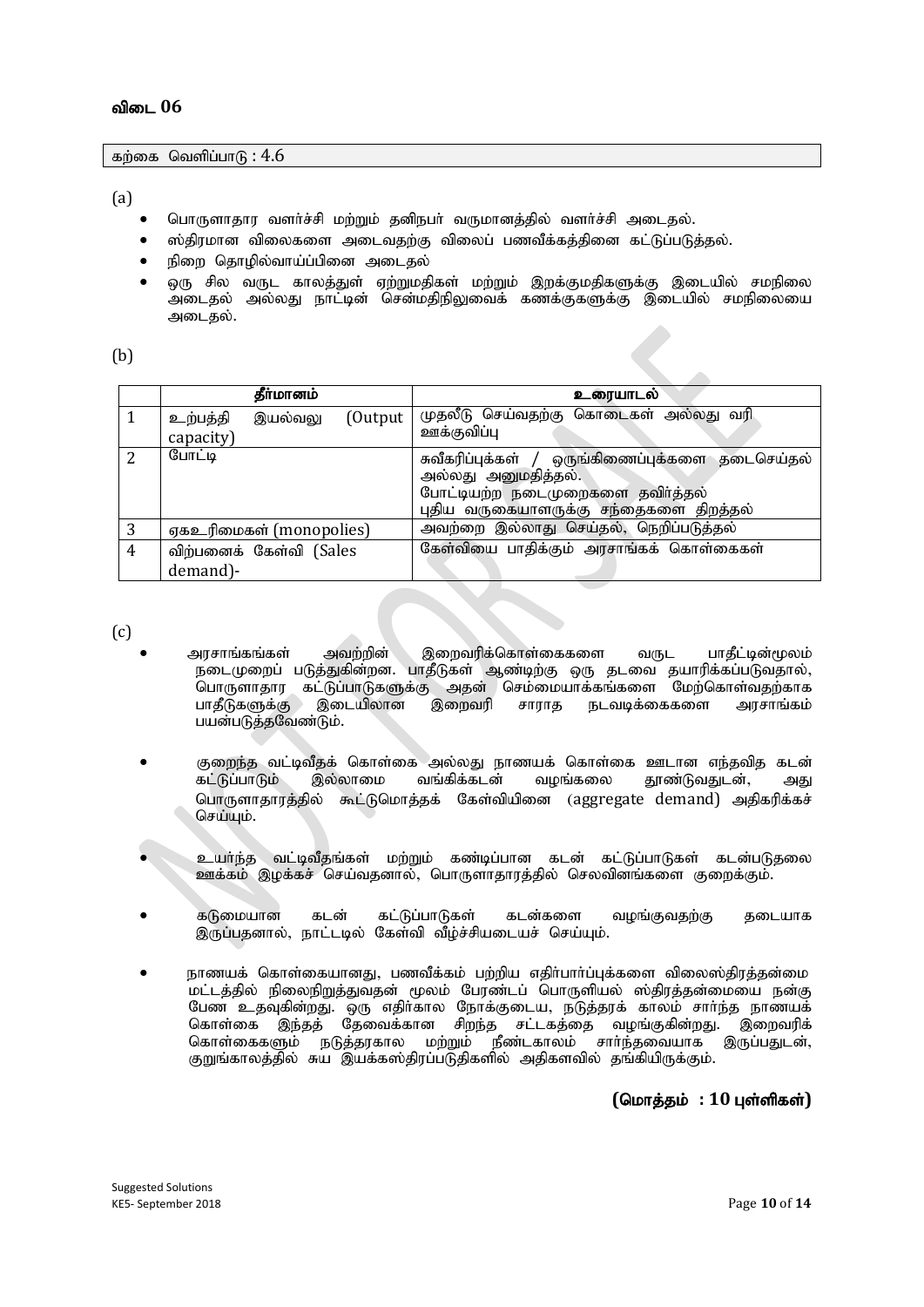# பிரிவு 3

#### விடை 07

#### கற்கை வெளிப்பாடு:  $4.4/3.11/3.12$

- (a) ஏகஉரிமைப் போட்டிச் சூழலில் தொழிற்படும் நிறுவனமொன்றின் பிரதான குணவியல்புகள்:
	- ஏகஉரிமைப் போட்டிச் சந்தையில் பல நிறுவனங்கள் காணப்படும்.
	- பொருள் வேறுபடுத்தல் / ஒவ்வொரு நிறுவனமும் கீழ்நோக்கிச் சாயும் கேள்வி வளையியை கொண்டிருக்கும்.
	- உட்பிரவேசத்திற்கு கணிசமான தடைகள் இல்லாமை
	- விலைப் போட்டி இல்லாமை
	- சுயாதீன தீர்மானம் மேற்கொள்ளல்
	- லரளவு சந்தை அதிகாரம் (market power).
	- கொள்வனவாளரும் விற்பனையாளரும் நிறைவான தகவல்களை கொண்டிருப்பதில்லை.
	- அக்ககைய நிறுவனம் அசாகாரண இலாபங்களை பொக்கூடிய குறுங்கால சமநிலையை கொண்டிருப்பதுடன், நீண்டகால சமநிலையில் அது சாத்தியமற்றதாகும்.
- (b) ஏகஉரிமைப் போட்டியானது நிறைபோட்டியை காட்டிலும் அதிக விரயத்தை விளைவிப்பதற்கு காாணம்:
	- ஏகஉரிமைப் போட்டியில் இலாபத்தை உச்சப்படுத்தும் உற்பத்தி நிறைபோட்டியைக் காட்டிலும் குறைவானதாக இருக்கும். வினைத்திறனற்ற நிறுவனங்களின் இருப்பு.
	- ஏகஉரிமைப் போட்டியின்கீழ் இலாப உச்சப்படுத்தல், சராசரிக் கிரயத்தின் அதிகுறைந்த<br>புள்ளியில் ஏற்படுவதில்லை. இதன் கருத்து நிறுவனம் உத்தம அளவினதாக ஏற்படுவதில்லை. இருக்கவேண்டியதில்லை.
	- ஒரே பொருளின் வேறுபடுத்தப்பட்ட வகைகளை உற்பத்தி செய்வது விரயமானதாக இருப்பதனால், பாரிய அளவினை உற்பத்தி செய்வதனால் கிடைக்கக்கூடிய அளவிடைச் சிக்கனத்தை அடையமுடியாது இருக்கும். பொருட்களின் தரப்படுத்தலை தடைசெய்யும்.
	- பொருள் வேறுபடுத்தலை ஏற்படுத்துவதற்கு பயன்படுத்தும் சில முறைகள் வளங்களை விரயம் செய்வதாக அமையும். Eg: விளம்பரக் கிரயம்.<br>.<br>.<br>.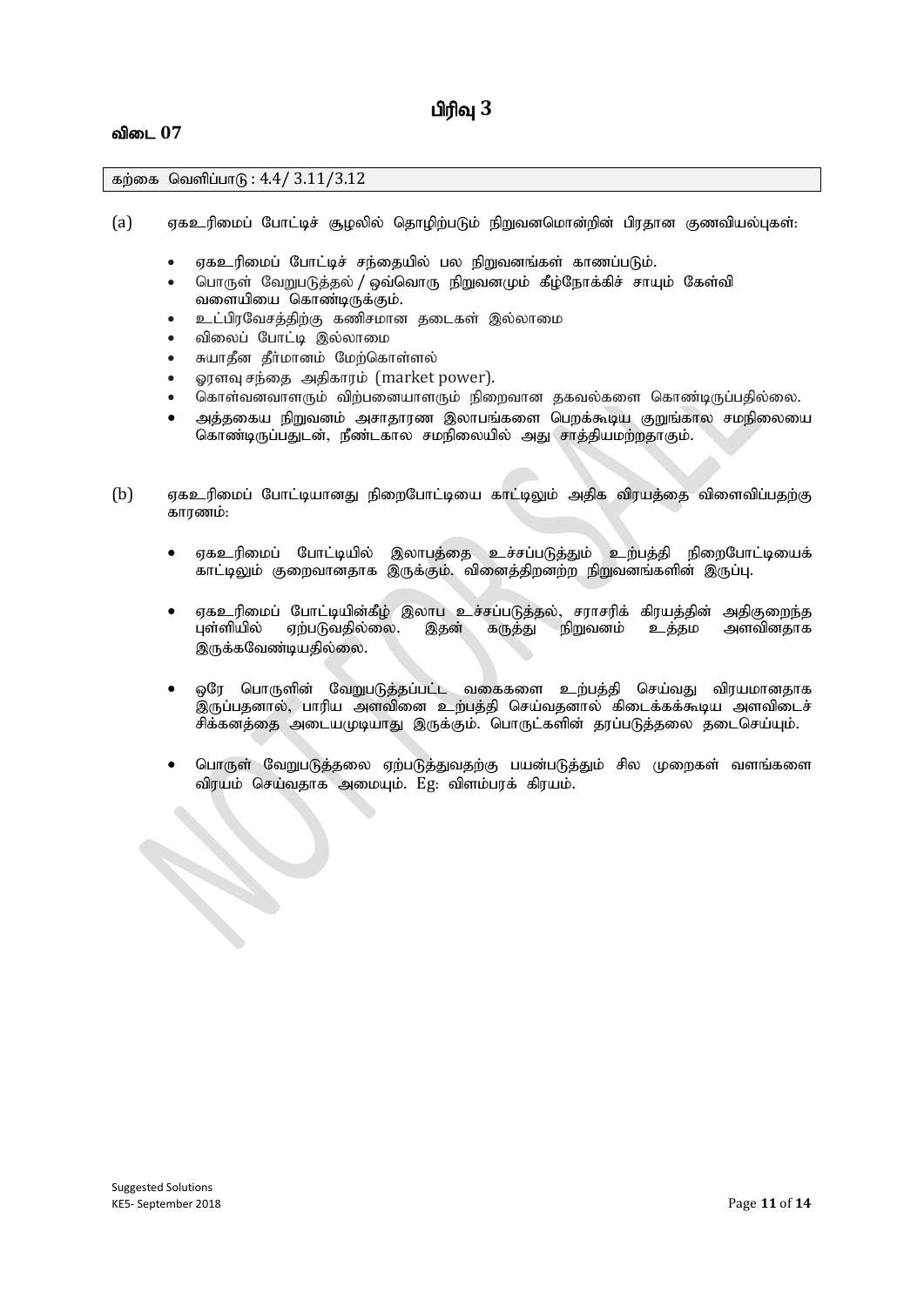

- ஒதுக்க வினைத்திறன் ஏற்படுவது விலை, எல்லைக் கிரயத்திற்கு சமனானபோது ஆகும். இருந்தபோதிலும், படத்தில் காட்டப்பட்டவாறு, உற்பத்தி மட்டம் Q1 இல் விலை P1<br>ஆனது எல்லைக் கிரயத்தைவிட அதிகமாகும். அதாவது, உற்பத்தியானது ஆனது எல்லைக் கிரயத்தைவிட அதிகமாகும். அதாவது, உற்பத்தியானது ஏனையோரை பாதிக்காது ஒரு குறித்த பிரிவினர் பயனடையக்கூடியவாறு அதிகரிக்கப்பட  $\mu$ டியும். ஒதுக்க வினைத்திறன் கணியும்  $Q_A$ யில் விலை °யில் அடையப்படும்.
- தொழில்நுட்ப வினைத்திறன் அடையப்பட முடியாமைக்குக் காரணம், சமநிலை வியைில் சராசரிக்கிரயம் சராசரிக்கிரய வளையியின் அதிதாழ்ந்த புள்ளியில் (T) அமையவில்லை. இதனை உற்பத்திக் கணியம்  $Q_\mathrm{T}$  க்கு சமமாகும்போது அடையமுடியும். அத்துடன் படத்தில் விளக்கியவாறு, நிறுவனம் மிகையான இயல்வலுவைக் கொண்டிருப்பதற்குக் காரணம் தொழில்நுட்ப வினைத்திறன் மட்டத்தில்  $(Q_t)$  உற்பத்தியானது தற்போதய  $\Omega$ ற்பத்தியிலும் பார்க்க  $(Q_1)$  அதிகமாக இருப்பதனாலாகும்.

(d)

- கிரய உந்துகைப் பணவீக்கம் (Cost–push inflation) -: பொருட்களின் உற்பத்திக் கிரயக்கில் அகிகரிப்பக் காாணமாக விளைகின்ற பணவீக்கம். (இறக்குமகிக் கிரய-உந்துகைப் பணவீக்கம்).
- கூலிகளில் பாரிய அதிகரிப்பு
- நாணயப் பெறுமதியில் வீழ்ச்சி
- எதிர்பார்ப்புப் பணவீக்கம் (Expectational inflation) -: பொதுமக்களின் பணவீக்கம் ஏற்படும் எனும் எதிர்பார்ப்பின் காரணமாக பணவீக்கம் ஒப்பீட்டளவில் ஒரு நிரந்தரமான ் அம்சமாக $\overline{\mathscr{A}}$ ருத்தல்.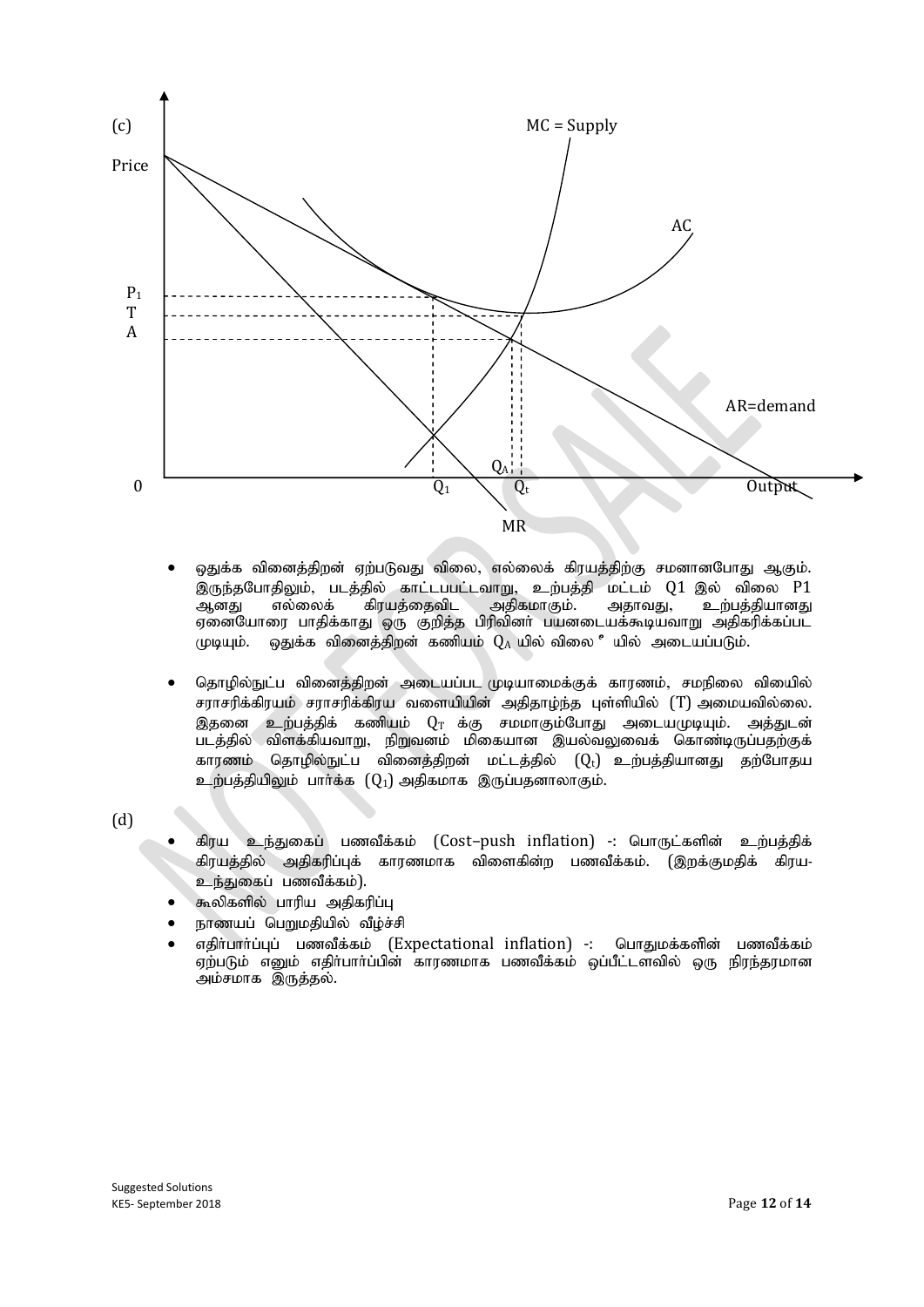#### $(e)$  கிரய உந்துகைப் பணவீக்கம்

- ஊழியர் சந்தையின் ஒழுங்ககற்றல்(deregulation), சலவைத்தூள் தொழிற்துறையில் அதிக உற்பத்தித்திறனை ஊக்குவித்தல் மற்றும் கூலி மற்றும் விலை அதிகரிப்புமீது<br>கட்டுப்பாடுகளைப் பிாயோகிக்கல் அடங்கலாக உற்பக்கிக் கிாயங்களை கட்டுப்பாடுகளைப் குறைக்கவும் விலைகளை அதிகரிக்கவும் நடவடிக்கைகளை மேற்கொள்ளல்.<br>நாணயமாற்று வீதத்தில் மாற்றத்தை அடையும் முயற்சியில் இறக
- நாணயமாற்று வீதத்தில் மாற்றத்தை அடையும் முயற்சியில் இறக்குமதிக்<br>கணியங்களை அல்லது இறக்குமதிகளின் விலைகளை குறைப்பதற்கு இறக்குமதிகளின் நடவடிக்கைகள் மேற்கொள்ளல்.
- அக்கியாவசிய பொருட்கள் இறக்குமதி செய்யப்படும் நாடுகளுடன் சுதந்திர வா்த்தக உடன்படிக்கைகளை (Free Trade Agreements) ஏற்படுத்ததல்.
- எதிர்பார்ப்புப் பணவீக்கம் (தொழிலாளர், வியாபாரங்கள் மற்றும் முதலீட்டாளர்கள் நினைக்கும் பணவீக்க வீதம் எதிர்காலத்தில் நிலவும். அதன் காரணமாக அது அவர்களின் தீர்மானம் மேற்கொள்ளலில் ஒரு காரணியாக இருக்கும்.)
- பணவீக்க வீதத்தினை குறைப்பதற்கான அரசாங்கத்தின் தீர்மானத்தினை குறிக்கும் தெளிவான கொள்கைகளை கடைப்பிடித்தல்.
- $(f)$  நாடு  $Q$  போன்ற அபிவிருத்தி அடைந்துவரும் நாடுகளில் பொதுவான தோற்றப்பாடாக "கூலி-விலை சுருள் காக்கம்" (wage-price spiral) இருப்பகற்குக் காரணம்.

கூலி-விலை சுருள் தாக்கம், அதிகரிக்கும் கூலி மற்றும் அதிகரிக்கும் விலைகளுக்கு இடையிலான தொடர்புமுறையின் காரணம் மற்றும் தாக்கம் (cause-and-effect) அல்லது பணவீக்கக்கை விபரிப்பதற்காக பயன்படுக்கப்படும் போண்டப் பொருளியற் கோட்பாடாகும். கூலி-விலை சுருள் தாக்கமானது. அதிகரிக்கும் கூலிகள் செலவமிக்கத்தகு வருமானத்தை அதிகரிக்கச் செய்வதுடன், அதனால் பொருட்களுக்கான கேள்வி அதிகரிப்பதன் காரணமாக விலை அதிகரிப்பு ஏற்படும் எனக் குறிப்பிடுகின்றது.

பணவீக்கத்தினை விளைவித்த காரணிகள் தொடர்ந்தும் இருக்கின்றனவோ இல்லையோ எதிர்கால உண்மை வருமானத்தை பாதுகாப்பதற்கு ஏதுவாக காலத்திற்குக் காலம் விலை மற்றும் கூலிகள் அதிகரிக்கும் எனும் பொதுவான கருத்து உள்ளது.Regardless, of wh

அதன் காரணமாக, நிலவுகின்ற பணவீக்கத்தினைப் பொறுத்து எதிர்பார்க்கும் தொகையால் கூலிகளும் விலைகளும் உயாவடையும். இது கூலி-விலைச் சுருள் தாக்கம் எனப்படும் கெடுதிச் சுமற்சிக்கு (vicious cycle) வமிவகுப்பதுடன், அதன்கீம் மக்களின் எதிர்பார்ப்புக் ்காரணமாக பணவீக்கமானது ஒப்பீட்டு அடிப்படையில் ஒரு நிரந்தரமான அம்சமாகின்றது.